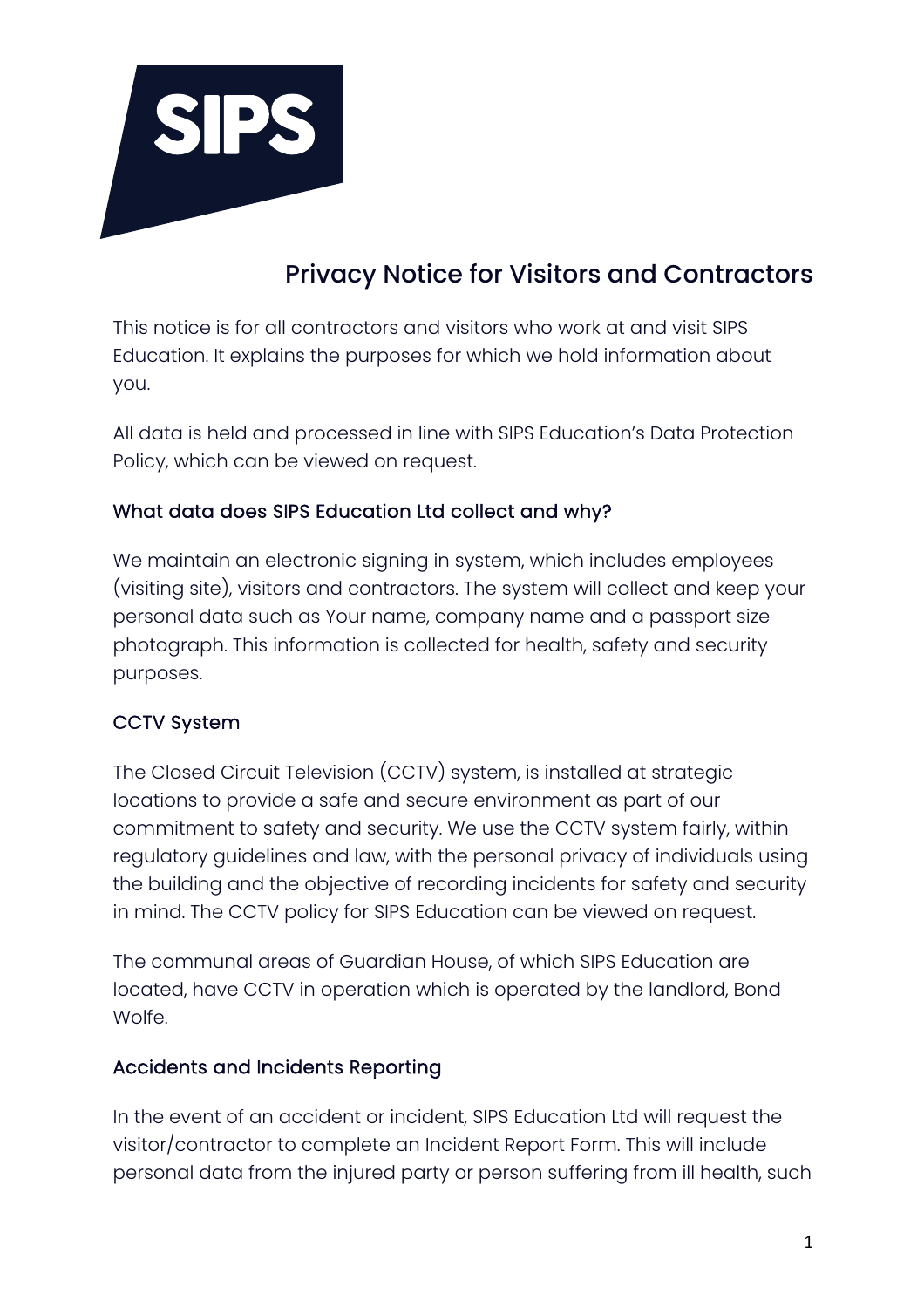

as name, address, date of birth, next of kin and details of the incident to include any relevant medical history. The data is collected as SIPS Education has a legal duty to document workplace incidents/accidents and to report certain types of accidents, injuries and dangerous occurrences arising out of its work activity to the relevant enforcing authority.

Incidents and accidents will be investigated to establish what lessons can be learned to prevent such incidents/accidents re-occurring including introduction of additional safeguards, procedures, information instructions and training, or any combination of these. Monitoring is undertaken but on an anonymised basis. The information is also retained in the event of any claims for damages.

## Legal Basis for processing:

| Area                                 | Legal basis                    | <b>Information</b>                                                                                   |
|--------------------------------------|--------------------------------|------------------------------------------------------------------------------------------------------|
| Visitor signing<br>in/out system     | Legitimate<br><b>Interests</b> |                                                                                                      |
| <b>CCTV</b>                          |                                |                                                                                                      |
| Accidents and<br>Incidents reporting |                                | To ensure that there is a safe environment<br>for every person visiting SIPS Educations<br>premises. |

The legal basis of processing is set out as follows:

## **Disclosures**

SIPS Education Ltd would only disclose information from the Visitor signing in/out system or CCTV, which is required to detect or prevent crime. This is usually on receipt of a Police issued personal data request form, required under Police Investigations Section 29(3) of DPA 1998. There are instances